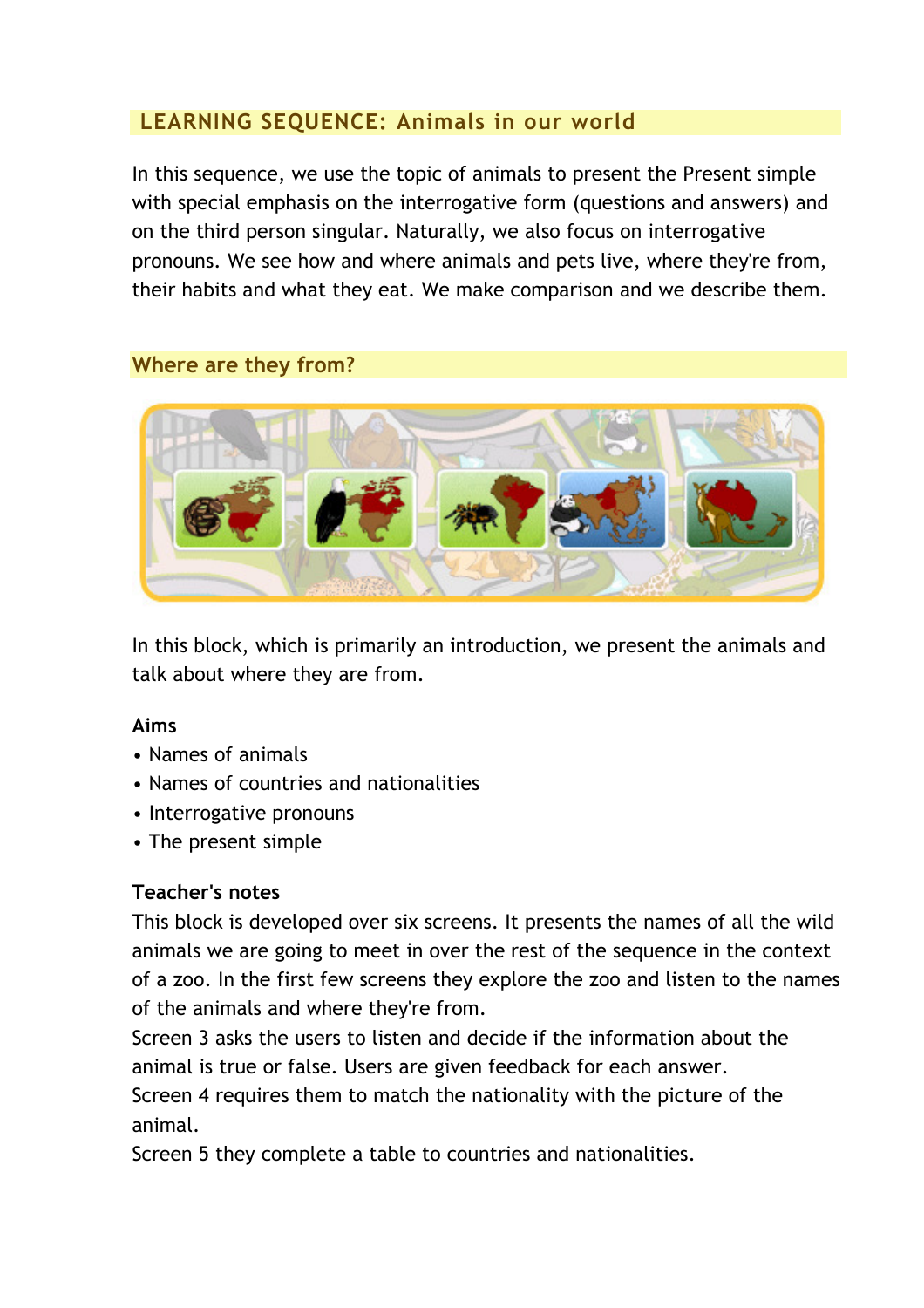Screen 6 requires them to write sentences, based on a model example, about different animals, saying where they come from.

#### Approach

This block is basically designed for individual work. However, the block also presents plenty of opportunities to practise animal names, countries and nationalities. Ask students to write more sentences about the other animals they've seen in the block with comes from. Alternatively you can design a quiz using questions or true/false statements: Where are kangaroos from? Kangaroos are from Australia - true or false?

#### Have you got a pet?



In this block we focus on the third person singular of the present simple, meeting some pets and their owners.

#### Aims

- Names of pets
- Third person singular of the present simple.

#### Teacher's notes

This block is developed over six screens. Screen 1 presents some pets and their owners.

Screen 2 students listen to short monologues and dialogues with the owners presenting their pets.

Screen 3 requires users to listen and match the people and their pets. Screen 4 students listen to the owners describing their pets and they complete the written description with the right verb in the third person singular of the present simple, to practise the -s ending.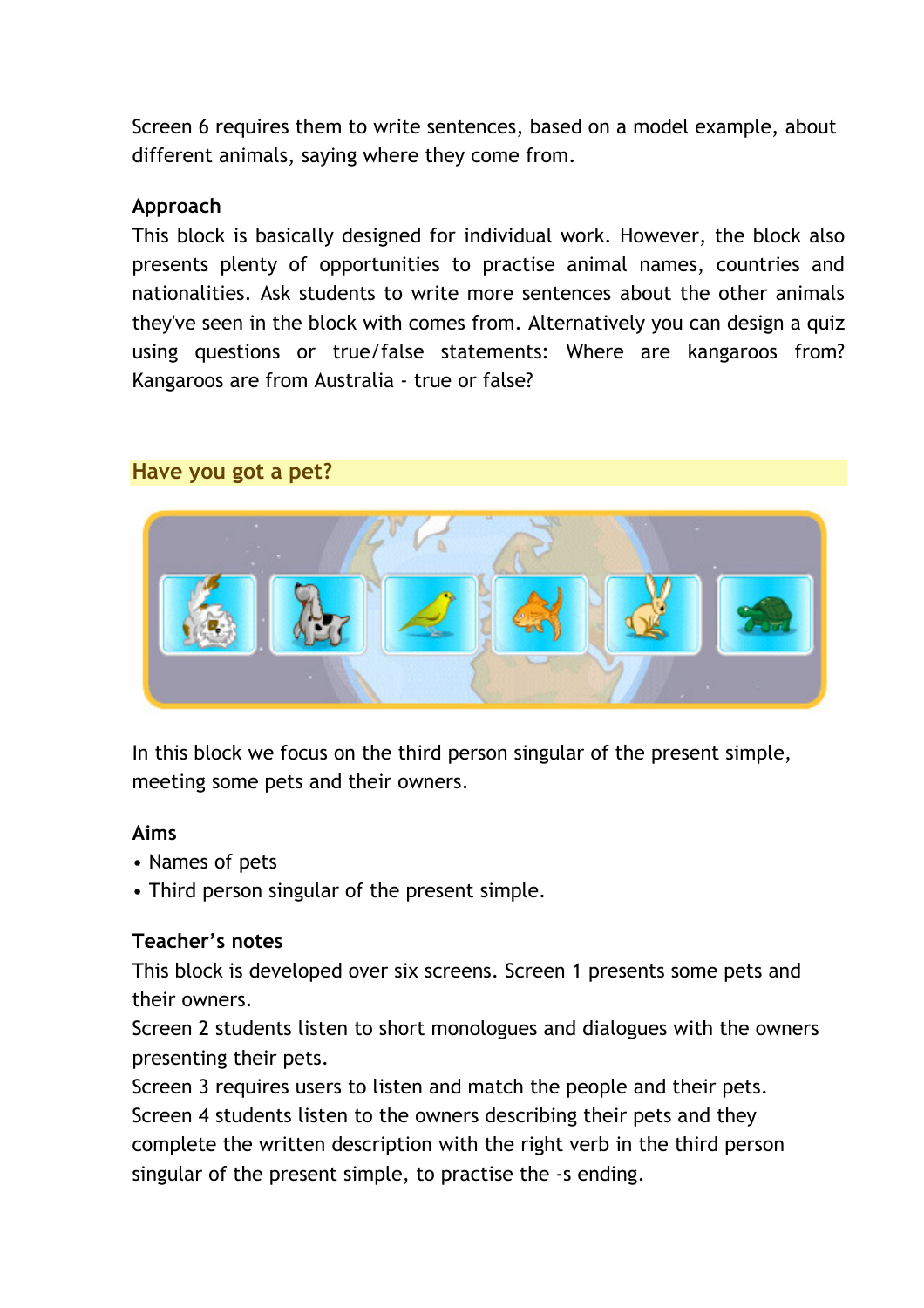Screen 5 requires users to complete a table with the right spelling of the third person singular form of the present simple of 15 common verbs. Screen 6 they choose the verbs that add -es at the end in the third person singular form of the verb in the present simple.

#### Approach

This block is basically designed for individual work. However, it also presents an opportunity for the students to personalize the language presented by writing some sentences about their own pets or the pets of relatives, if they don't have a pet. You can also ask them to invent information about a fictional pet.

# Where do they live?



In this block we focus more intensively on the vocabulary (animals) presented in the sequence.

#### Aims

- Animals: Domestic and wild; pets
- Habitats

# Teacher's notes

Screen 1 serves as a short introduction to the topic - it presents the names of the different habitats of different animals.

Screen 2 users are asked to classify the animals according to their type: wild, farm or domestic.

Screen 3 requires users to read a sentence and choose the correct animal from four options.

Screen 4 requires students to find the names of different types of animals in a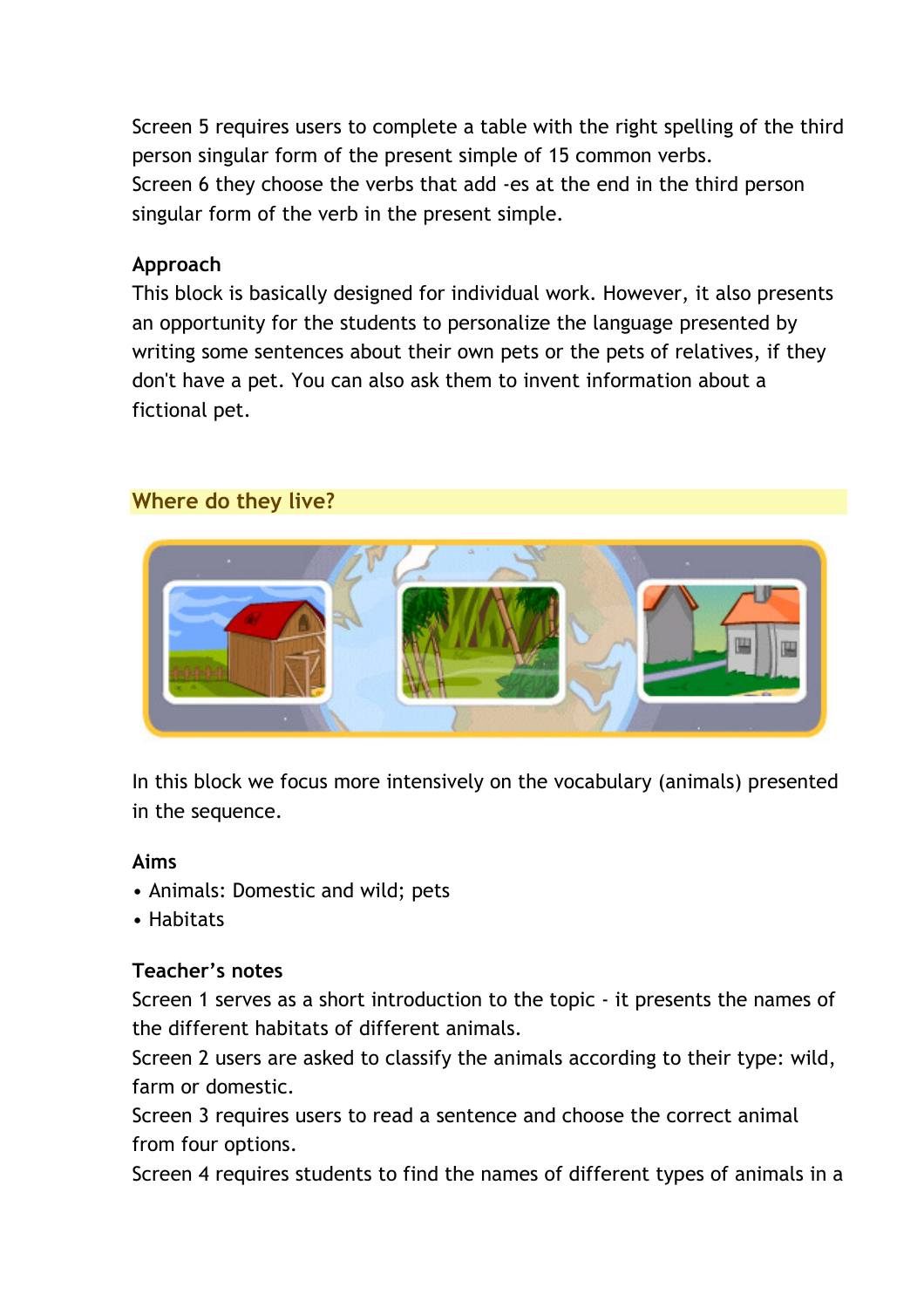# wordsearch.

Screen 5 students work on identifying the animals from an illustration presenting a tiny detail of the animal. Finally, in screen six users have to choose the right option to complete the sentences about the animals.

# Approach

This block is basically designed for individual work. However, it can present different opportunities for classification work - ask your students to complete tables or word roses/spiders with the different types of animals.

# What do they eat?



In this block we work on interrogative pronouns, habits and customs and eating habits of different animals.

# Aims

- Names of animals
- Third person singular of the present simple
- Negative and interrogative sentences in the present simple

# Teacher's notes

This block is developed over six screens. Screen 1 presents some funny habits of four pets.

Screen 2 requires students to listen to short interviews with pet owners and decide on the right habits form a selection - where they sleep, what they eat and some funny things they do.

Screen 3 requires them to write sentences, putting the words in the right order, about animals' habits.

Screen 4 students listen and match the wild animals with what they eat.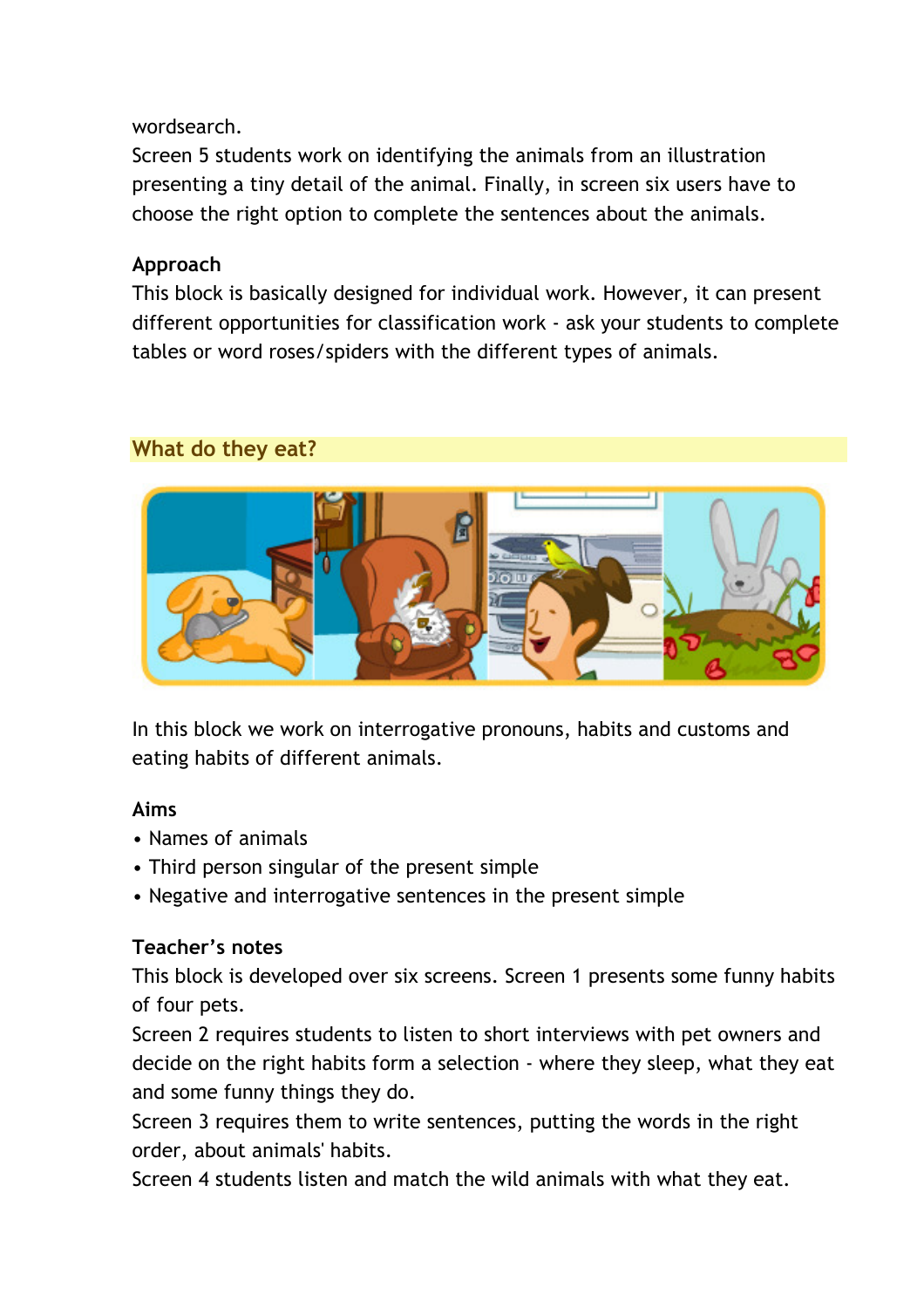Screen 5 students complete a crossword with the names animals by reading clues about them.

Screen 6 students have to write affirmative, negative and interrogative sentences transforming from a given sentence.

# Approach

This block is basically designed for individual work. However, at the end you can ask students to write some negative and positive sentences about some animals based on the sentences in the last screen, describing their habits, etc. You could also ask them to write quiz questions about animals' habits. Collect all the questions together, divide the class into teams and have a quiz!

# What do they do?



In this block we practise interrogative pronouns further. We describe and compare animals.

#### Aims

- Names of animals
- Describing and comparing animals

# Teacher's notes

This block is developed over five screens. Screen 1 presents some basic comparative adjectives.

Screen 2 users are presented with short dialogues comparing different animals on the screen - they see the comparative forms on screen.

Screen 3 requires students to write the correct comparative forms of the adjectives given in a table.